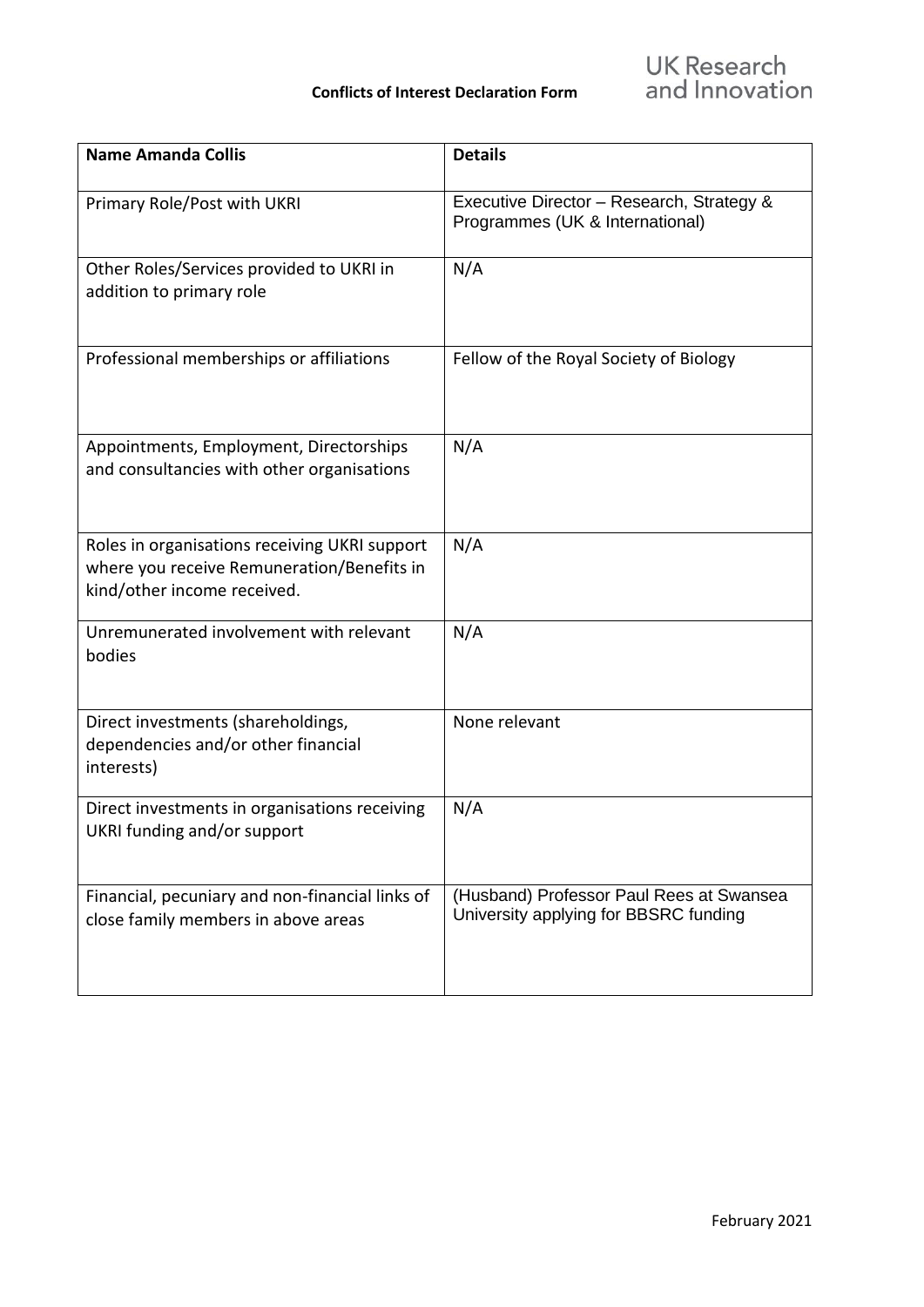| <b>Name Karen Lewis</b>                                                                                                    | <b>Details</b>                                                                                                                                                                   |
|----------------------------------------------------------------------------------------------------------------------------|----------------------------------------------------------------------------------------------------------------------------------------------------------------------------------|
| Primary Role/Post with UKRI                                                                                                | Executive Director, Capability and Innovation,<br><b>BBSRC UKRI</b>                                                                                                              |
| Other Roles/Services provided to UKRI in<br>addition to primary role                                                       | None                                                                                                                                                                             |
| Professional memberships or affiliations                                                                                   | Fellow Royal Society of Biology                                                                                                                                                  |
| Appointments, Employment, Directorships<br>and consultancies with other organisations                                      | <b>BBSRC UKRI Nominated Director for following:</b><br>Babraham Bioscience Technologies Ltd, Anglia<br>Innovation Partnership LLP, QI Partners Ltd,<br>and Plant Bioscience Ltd. |
| Roles in organisations receiving UKRI support<br>where you receive Remuneration/Benefits in<br>kind/other income received. | None                                                                                                                                                                             |
| Unremunerated involvement with relevant<br>bodies                                                                          | None                                                                                                                                                                             |
| Direct investments (shareholdings,<br>dependencies and/or other financial<br>interests)                                    | None                                                                                                                                                                             |
| Direct investments in organisations receiving<br>UKRI funding and/or support                                               | None                                                                                                                                                                             |
| Financial, pecuniary and non-financial links of<br>close family members in above areas                                     | None                                                                                                                                                                             |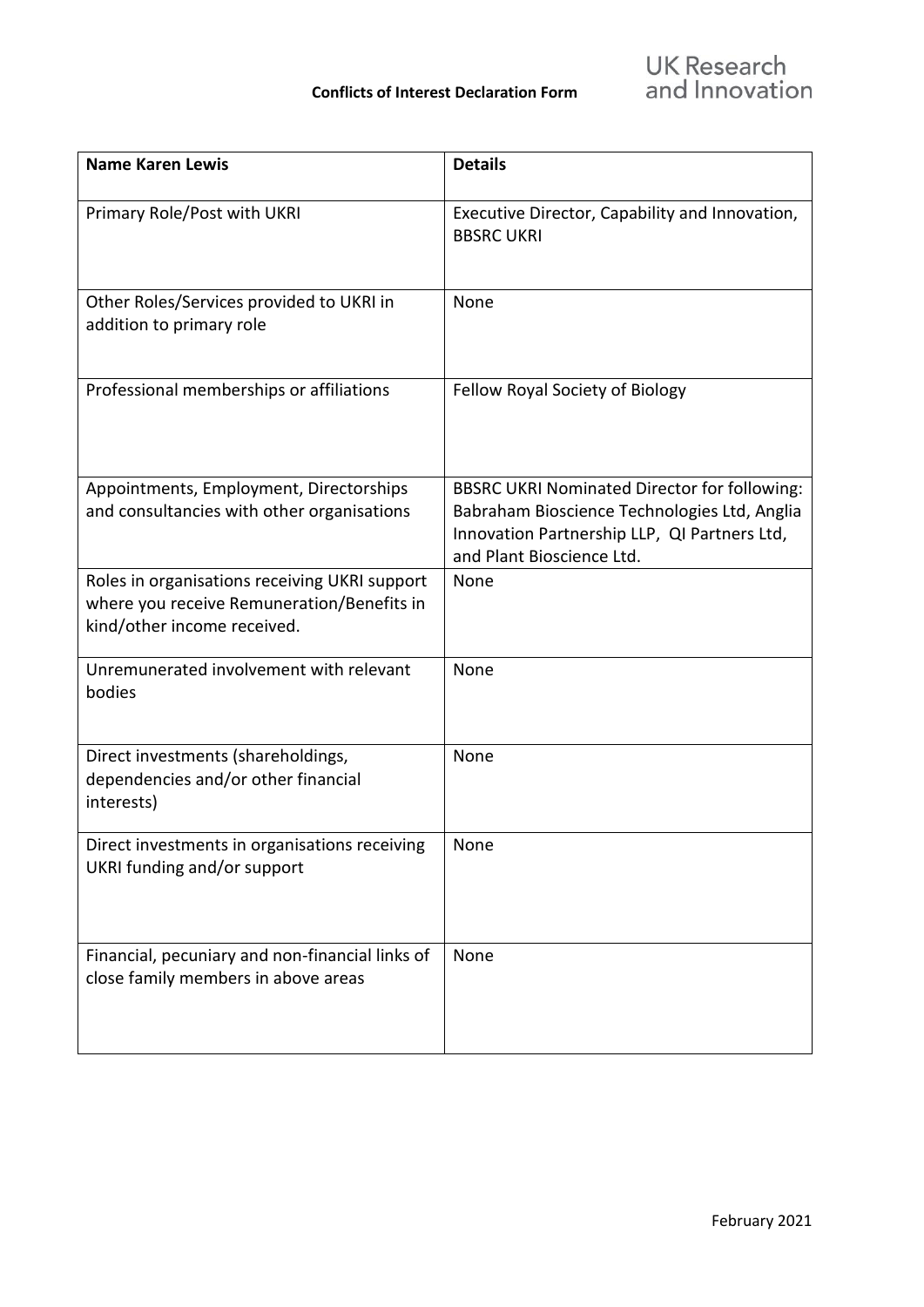## **Conflicts of Interest Declaration Form**

| <b>Name: Sarah Perkins</b>                                                                                                 | <b>Details</b>                                                            |
|----------------------------------------------------------------------------------------------------------------------------|---------------------------------------------------------------------------|
| Primary Role/Post with UKRI                                                                                                | Executive Director, Strategic Planning,<br><b>Evidence and Engagement</b> |
| Other Roles/Services provided to UKRI in<br>addition to primary role                                                       | $\prime$                                                                  |
| Professional memberships or affiliations                                                                                   | 7                                                                         |
| Appointments, Employment, Directorships<br>and consultancies with other organisations                                      | $\prime$                                                                  |
| Roles in organisations receiving UKRI support<br>where you receive Remuneration/Benefits in<br>kind/other income received. | 7                                                                         |
| Unremunerated involvement with relevant<br>bodies                                                                          | $\prime$                                                                  |
| Direct investments (shareholdings,<br>dependencies and/or other financial<br>interests)                                    | $\prime$                                                                  |
| Direct investments in organisations receiving<br>UKRI funding and/or support                                               |                                                                           |
| Financial, pecuniary and non-financial links of<br>close family members in above areas                                     | $\prime$                                                                  |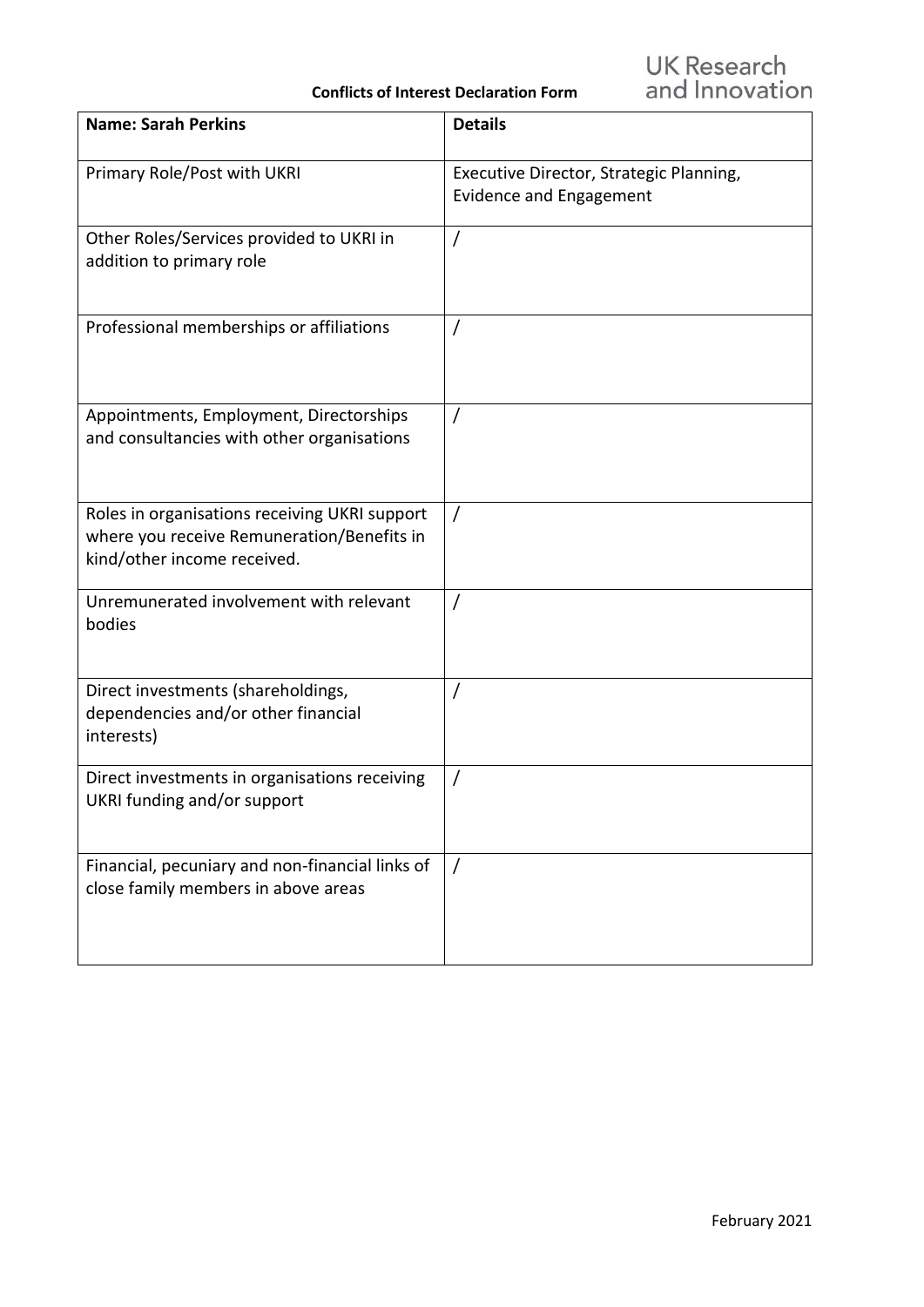| <b>Name Bill Poll</b>                                                                                                      | <b>Details</b>                                                                         |
|----------------------------------------------------------------------------------------------------------------------------|----------------------------------------------------------------------------------------|
| Primary Role/Post with UKRI                                                                                                | <b>BBSRC Chief Operating Officer</b>                                                   |
| Other Roles/Services provided to UKRI in<br>addition to primary role                                                       | Associate Director, BBSRC Campus<br>Programme.                                         |
| Professional memberships or affiliations                                                                                   | None                                                                                   |
| Appointments, Employment, Directorships<br>and consultancies with other organisations                                      | UKRI/BBSRC-nominated Director,<br>Aberystwyth Innovation and Enterprise<br>Campus Ltd. |
| Roles in organisations receiving UKRI support<br>where you receive Remuneration/Benefits in<br>kind/other income received. | None                                                                                   |
| Unremunerated involvement with relevant<br>bodies                                                                          | None                                                                                   |
| Direct investments (shareholdings,<br>dependencies and/or other financial<br>interests)                                    | None                                                                                   |
| Direct investments in organisations receiving<br>UKRI funding and/or support                                               | None                                                                                   |
| Financial, pecuniary and non-financial links of<br>close family members in above areas                                     | None                                                                                   |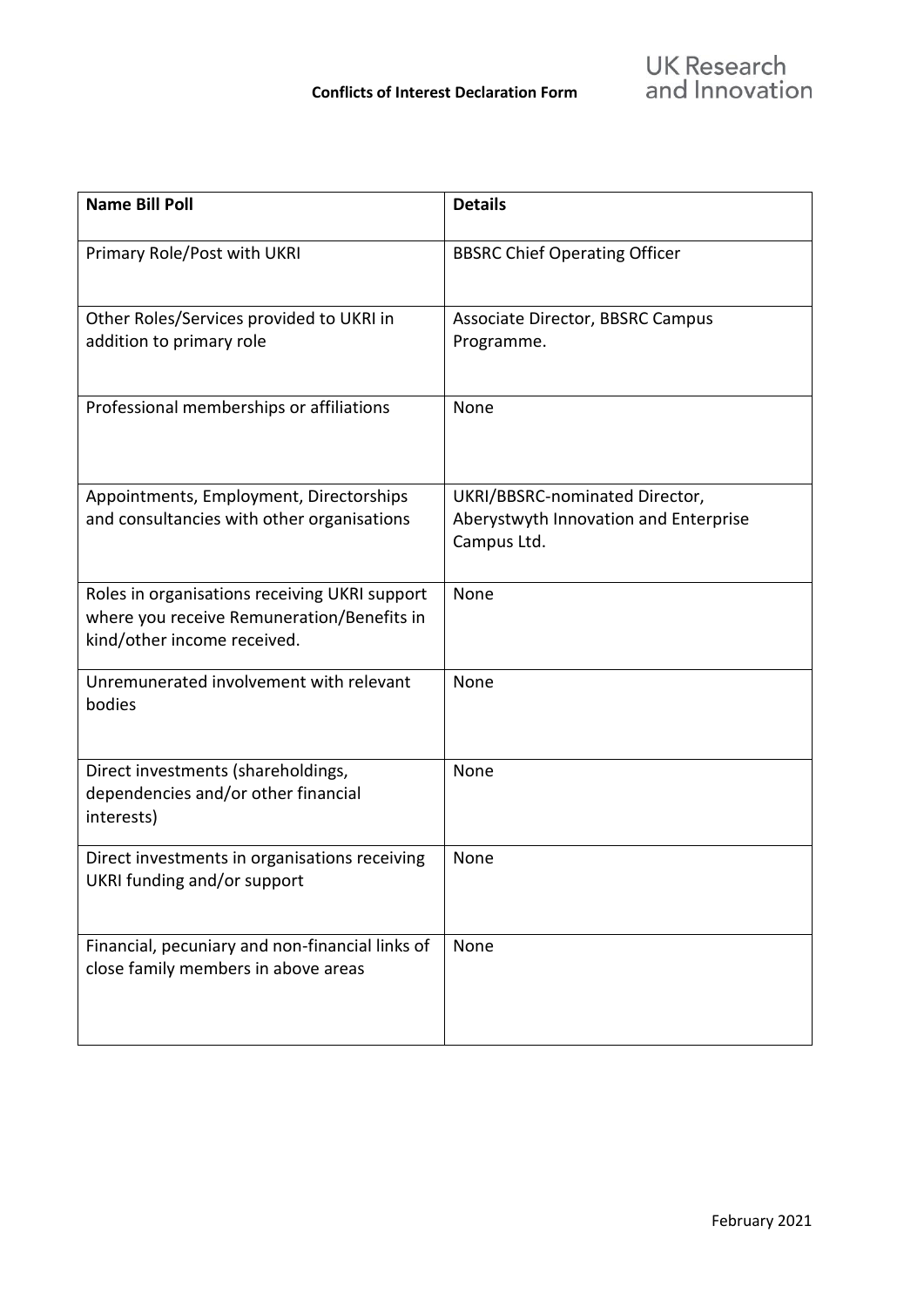| <b>Name: Guy Poppy</b>                                                                                                     | <b>Details</b>                                                                                                                                                     |
|----------------------------------------------------------------------------------------------------------------------------|--------------------------------------------------------------------------------------------------------------------------------------------------------------------|
| Primary Role/Post with UKRI                                                                                                | ProfessorUniversity of Southampton<br>Director of Transforming UK Food Systems<br><b>SPF</b>                                                                       |
| Other Roles/Services provided to UKRI in<br>addition to primary role                                                       | Grantholder - BRECCIA GCRF and BBSRC<br>responsive moe grants                                                                                                      |
| Professional memberships or affiliations                                                                                   | REF2021 sub panel 6 member<br>Fellow Royal Society of Biology                                                                                                      |
| Appointments, Employment, Directorships<br>and consultancies with other organisations                                      | Director - Assured Farm Standards (Red<br>Tractor)<br>Director - Guy Poppy and Associates<br><b>Consulting Ltd</b><br>Scientific Advisory Board - FERA Science Ltd |
| Roles in organisations receiving UKRI support<br>where you receive Remuneration/Benefits in<br>kind/other income received. | FERA - not sure if get UKRI money                                                                                                                                  |
| Unremunerated involvement with relevant<br>bodies                                                                          | Scientific Expert - Food Safety work at Llloyds<br><b>Register Foundation</b>                                                                                      |
| Direct investments (shareholdings,<br>dependencies and/or other financial<br>interests)                                    | Via pension                                                                                                                                                        |
| Direct investments in organisations receiving<br>UKRI funding and/or support                                               |                                                                                                                                                                    |
| Financial, pecuniary and non-financial links of<br>close family members in above areas                                     | Wife - Clean Air Champion SPF -through NERC                                                                                                                        |